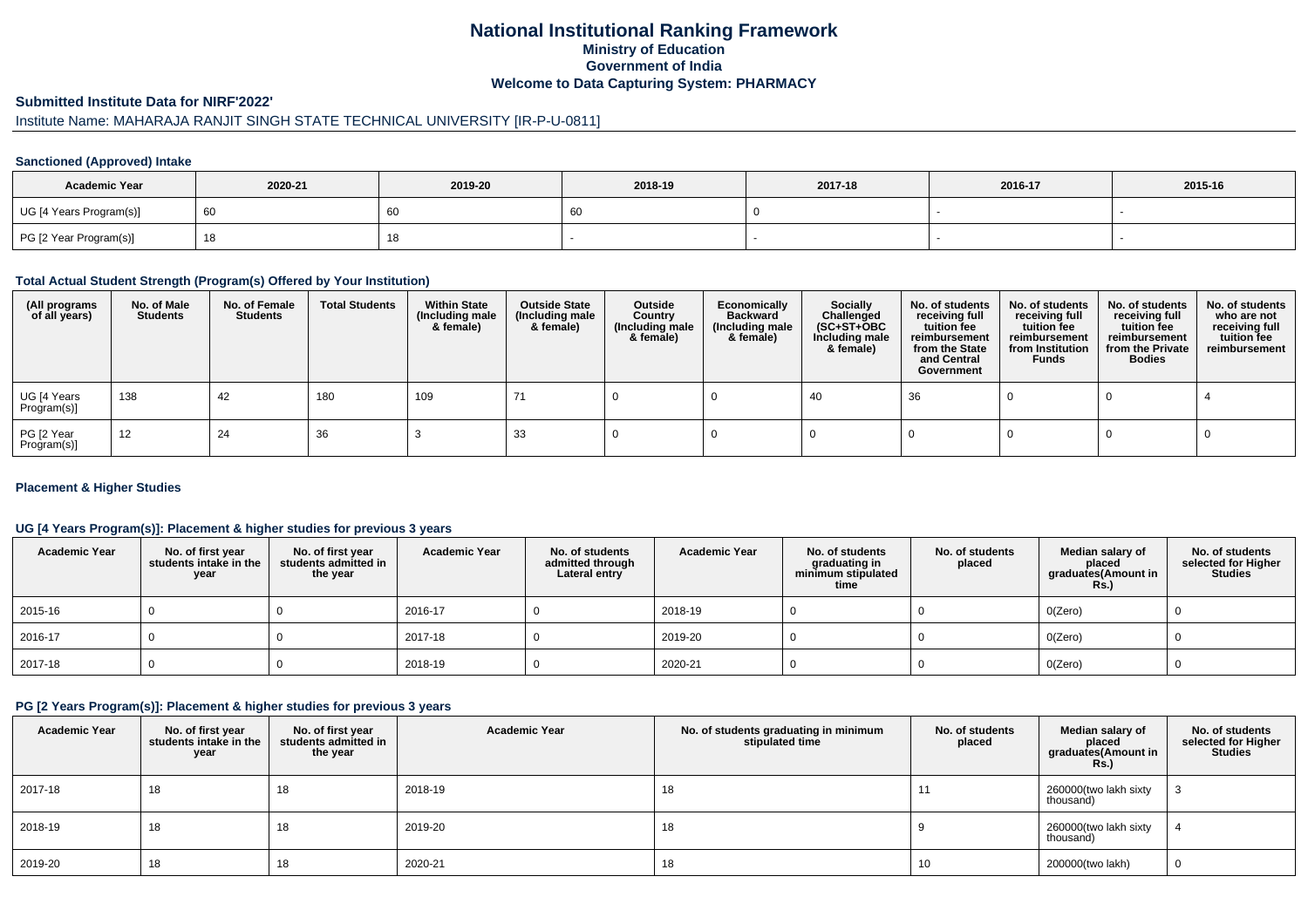#### **Ph.D Student Details**

| Ph.D (Student pursuing doctoral program till 2020-21 Students admitted in the academic year 2020-21 should not be entered here.) |         |                       |         |  |  |
|----------------------------------------------------------------------------------------------------------------------------------|---------|-----------------------|---------|--|--|
|                                                                                                                                  |         | <b>Total Students</b> |         |  |  |
| Full Time                                                                                                                        |         | 10                    |         |  |  |
| Part Time                                                                                                                        |         | 13                    |         |  |  |
| No. of Ph.D students graduated (including Integrated Ph.D)                                                                       |         |                       |         |  |  |
|                                                                                                                                  | 2020-21 | 2019-20               | 2018-19 |  |  |
| Full Time                                                                                                                        |         |                       |         |  |  |
| Part Time                                                                                                                        |         |                       |         |  |  |

### **Financial Resources: Utilised Amount for the Capital expenditure for previous 3 years**

| <b>Academic Year</b>                                                                                 | 2020-21                                            | 2019-20                                                                     | 2018-19                                                            |  |  |  |
|------------------------------------------------------------------------------------------------------|----------------------------------------------------|-----------------------------------------------------------------------------|--------------------------------------------------------------------|--|--|--|
|                                                                                                      | <b>Utilised Amount</b>                             | <b>Utilised Amount</b>                                                      | <b>Utilised Amount</b>                                             |  |  |  |
| Annual Capital Expenditure on Academic Activities and Resources (excluding expenditure on buildings) |                                                    |                                                                             |                                                                    |  |  |  |
| Library                                                                                              | 102134 (one lakh thousand one hundred thirty four) | $0$ (ZERO)                                                                  | $0$ (zero)                                                         |  |  |  |
| New Equipment for Laboratories                                                                       | $0$ (ZERO)                                         | 5943888 (FIFTYNINE LAKH FORTY THREE THOUSAND<br>EIGHT HUNDRED EIGHTY EIGHT) | 1265266 (TWELVE LAKH SIXTY FIVE THOUSAND TWO<br>HUNDRED SIXTY SIX) |  |  |  |
| Other expenditure on creation of Capital Assets (excluding<br>expenditure on Land and Building)      | $0$ (ZERO)                                         | $0$ (ZERO)                                                                  | $0$ (ZERO)                                                         |  |  |  |

### **Financial Resources: Utilised Amount for the Operational expenditure for previous 3 years**

| <b>Academic Year</b>                                                                                                                                                                           | 2020-21                                                                   | 2019-20                                                                  | 2018-19                                                                       |  |  |  |
|------------------------------------------------------------------------------------------------------------------------------------------------------------------------------------------------|---------------------------------------------------------------------------|--------------------------------------------------------------------------|-------------------------------------------------------------------------------|--|--|--|
|                                                                                                                                                                                                | <b>Utilised Amount</b>                                                    | <b>Utilised Amount</b>                                                   | <b>Utilised Amount</b>                                                        |  |  |  |
| <b>Annual Operational Expenditure</b>                                                                                                                                                          |                                                                           |                                                                          |                                                                               |  |  |  |
| Salaries (Teaching and Non Teaching staff)                                                                                                                                                     | 9813283 (ninety eight lakh thirteen thousand two hundred<br>eighty three) | 9216838 (ninety two lakh sixteen thousand eight hundred thirty<br>eight) | 8974739 (eighty nine lakh seventy four thousand seven<br>hundred thirty nine) |  |  |  |
| Maintenance of Academic Infrastructure or consumables and<br>other running expenditures(excluding maintenance of hostels<br>and allied services, rent of the building, depreciation cost, etc) | 665975 (six lakh sixty five thousand nine hundred seventy five)           | 551782 (five lakh fifty one thousand seven hundred eighty two)           | 405218 (four lakh five thousand two hundred eighteen)                         |  |  |  |
| Seminars/Conferences/Workshops                                                                                                                                                                 | 93000 (NINETY THREE THOUSAND)                                             | 0 (zero)                                                                 | 300000 (THREE LAKH)                                                           |  |  |  |

#### **IPR**

| Calendar year            | 2020 | 2019 | 2018 |
|--------------------------|------|------|------|
| No. of Patents Published |      |      |      |
| No. of Patents Granted   |      |      |      |

### **Sponsored Research Details**

| $\sim$ $\sim$ $\sim$<br>ial Year: | 2020-21 | 2019-20 | 2018-19 |
|-----------------------------------|---------|---------|---------|
|-----------------------------------|---------|---------|---------|